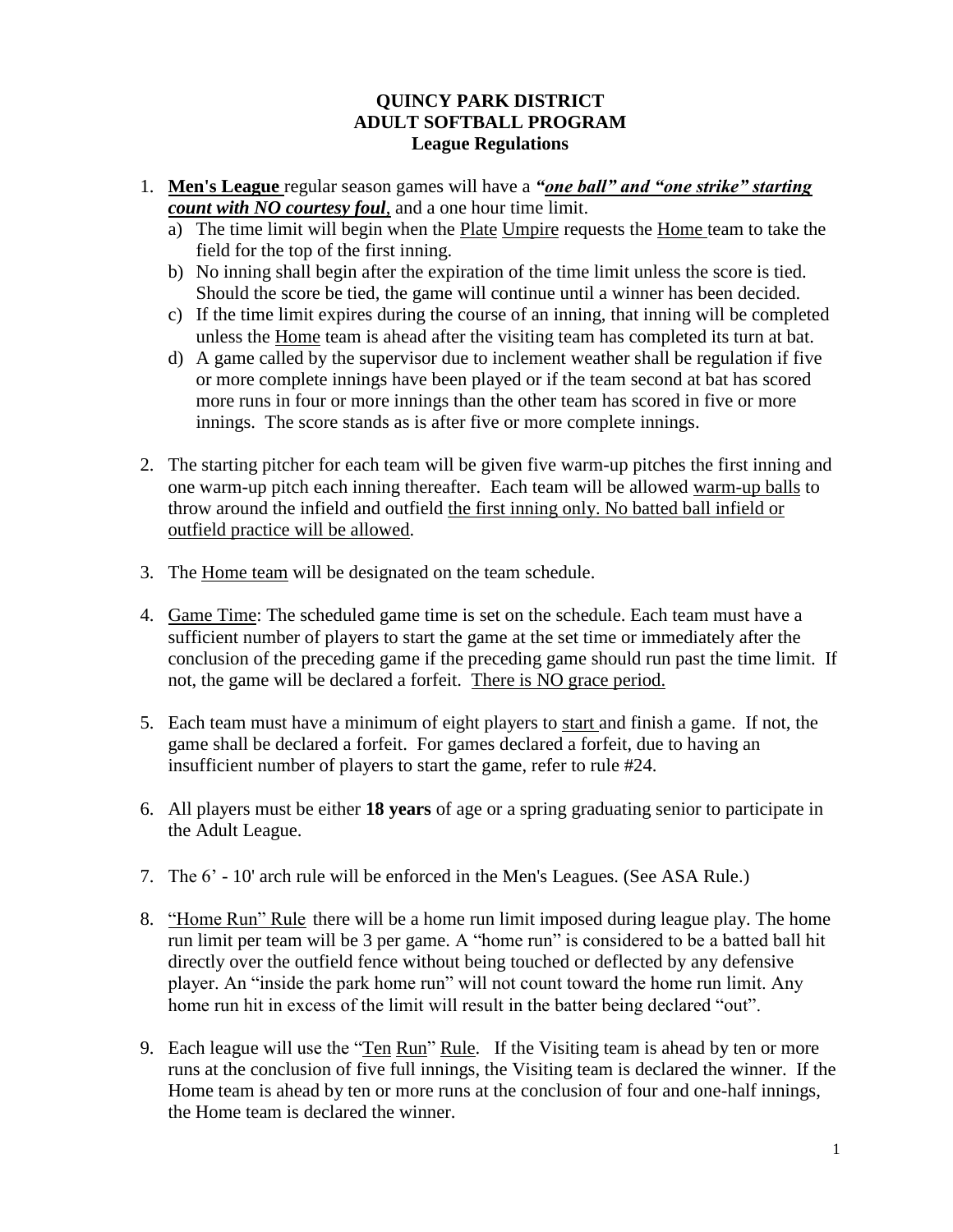- 10. Each league will also use the "Fifteen" Rule. If the visiting team is ahead by fifteen or more runs at the conclusion of four full innings, the Visiting team is declared the winner. If the Home team is ahead by fifteen or more runs at the conclusion of three and one-half innings, the Home team is declared the winner.
- 11. Each league will also use the "Twenty" Rule. If the visiting team is ahead by twenty or more runs at the conclusion of three full innings, the Visiting team is declared the winner. If the Home team is ahead by twenty or more runs at the conclusion of two and one-half innings, the Home team is declared the winner.
- 12. Each team is required to keep a scorebook with an inning-by-inning account of the score of the game. The scorebook kept by the QPD scorekeeper will be considered the official scorebook in the case of any discrepancies.
- 13. Each team will have the option before the start of each game to use either the A.S.A. rule on players and substitutes or the Quincy Park District rule on players and substitutes.

A.S.A. Rule: Extra Player (EP) is optional. Eleven players in the batting order and there-entry rule on substitutions. (10 defensive & the EP). If EP is used, must report to umpires before start of game. EP must be used the entire game. Defensive positions can be changed, but the batting order must remain the same. The EP may be substituted for at any time, either by a pinch-runner or pinch-hitter, who then becomes the EP. The substitute must be a player who has not yet been in the game. The starting EP can re-enter (see A.S.A. rule).

Park District Rule: All players in the batting order and free substitution on defense. (Free substitution on defense means players may be substituted for on defense as many times as the coach wants in order to allow all players to participate defensively throughout the game.)

*Park District players and substitutions*: The rule states that a team who plays under the Park District rule may only add players to the batting order before the first batter bats twice. EXCEPTION: If a team has 8 or 9 players and a player (s) show up after they have batted around, those players will be allowed to be added to the batting order. The restriction is that the player(s) play defense before they are allowed to participate offensively. All players after the tenth player will be subject to the regular substitution rule.

SITUATION: Team A has 8 players and 2 players show up in the 3rd inning while their team is (situation a) in the field or (situation b) at bat.

(Situation Ruling a) The players will be allowed to enter the game in the field at the next opportunity (the completion of the batter at the plate provided a pitch has been thrown) and added to the end of the batting order.

(Situation Ruling b) The players will wait until their team takes the field defensively to be added to the batting order. If in the same situation, three players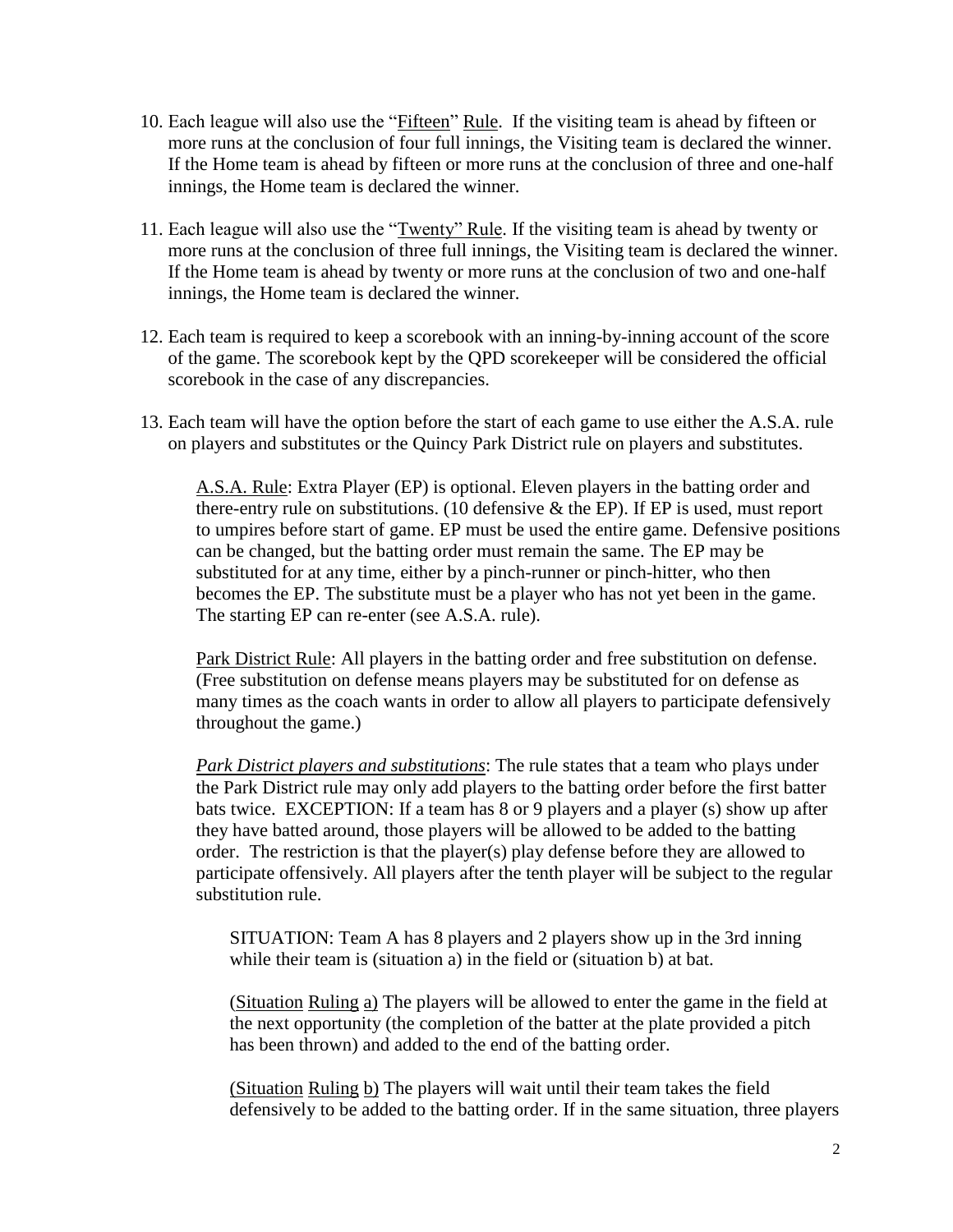arrive late, two will follow this procedure while the other, or 11th player, will follow the regular substitution rules.

Each team's manager must inform the Plate Umpire which rule their team will be using during the game. The rule, which each team chooses to follow prior to the game, must be used by that team throughout the rest of the game. (Note: If a team chooses to use the Park District Rule in that every member of the team is included in the batting order, he or she must follow that batting order for the rest of the game. NO PLAYER MAY BE DROPPED FROM THE BATTING ORDER FOR THE SOLE PURPOSE OF GAINING AN ADVANTAGE OVER THE OPPOSING TEAM. A player may only be dropped from the line-up due to an injury, not because he or she is not a good offensive player.) If the first person in the batting order has batted twice, a player who may have arrived late may only enter the game by the regular substitution rule.

- 14. Courtesy Runner If the opposing team agrees before the start or the game, a team may use a courtesy runner for each player (once per game) who is injured while running the bases or sliding during a given play. The person, who made the last out prior to the player being injured, may run for the injured player until the third out of the inning or until the courtesy runner has scored. If a player is capable of playing in a game defensively, he or she is capable of running the bases offensively.
- 15. Protesting a Game A manager or acting manager who desires to protest a game must do so by informing the **Plate Umpire** immediately (before the next pitch in a game) that his team is playing the game under protest. He must file the protest, in writing, within 48 hours, to the Quincy Park District. Each protest filed must be accompanied by \$25.00. The Quincy Park District Adult Softball League Protest Board will process the protest. If the protest is upheld, the entire fee will be refunded to the team filing the protest. If the protest is not upheld, the fee is forfeited to the Quincy Park District.
- **16. Base Stealing – A runner on base may leave to steal once a pitched ball crosses the front plane of home plate. Leading off bases is not allowed.**

**If a dead ball is called, a runner's steal attempt is stopped and he or she must return to their current base. Dead balls occur when:**

- **1. Batter is hit by pitch**
- **2. Pitched ball touches home plate**
- **3. Pitched ball touches ground in front of the plane of home plate**

## 17. Illegal Player –

- I. player not following the age limitation rule
- II. player participating who is not on the team's roster
- III. player who has falsified information on the roster

Procedures for a team to follow when questioning an opponent for illegal players –

- a) Rulings on illegal players are unrelated to protests.
- b) A team representative must inform the plate umpire that they suspect the use of an illegal player(s) by the opponent during the contest between the two teams.
- c) The team that is challenging a player(s) must specify which player(s) is in question, giving a name, and position being played on the field, or by pointing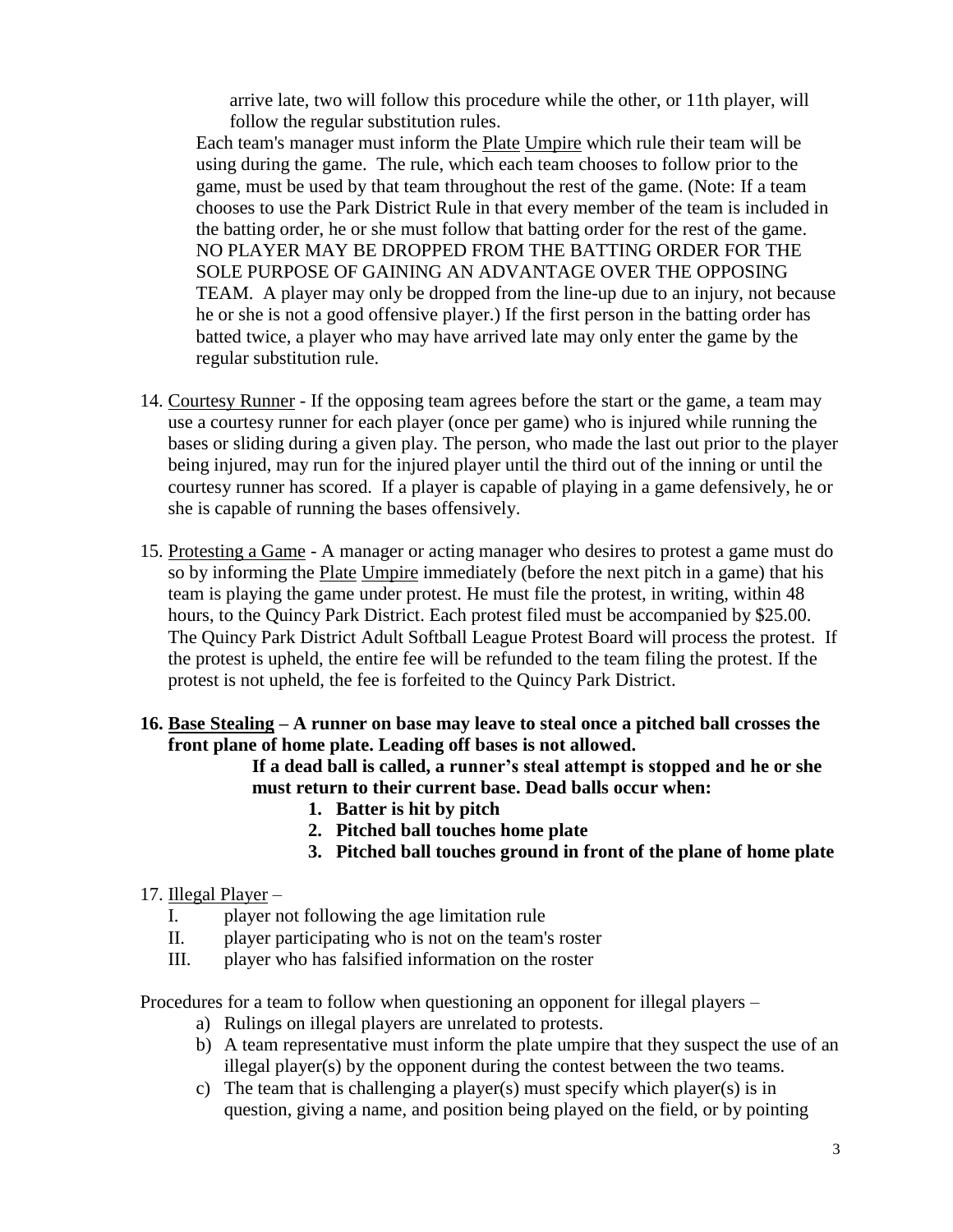them out to umpire.

- d) The plate umpire will then inform the team in question of the situation:
	- 1) If the team in question agrees that a player(s) is illegal, the game is forfeited at that time.
	- 2) If all players are said to be legal, the other team may go to the Quincy Park District office by 5:00PM the next day to check the team's roster for the player(s) in question. If the player(s) in question, and only those specified to the plate umpire, are found to be illegal, the game will be considered a forfeit against the team using the illegal player(s). The player in question will have to provide picture identification to the home plate umpire after the conclusion of the game for verification.
- e) Any participants that are found to be illegal players will be suspended from the next regular scheduled game and must come to the Park District office to fill out a "New Player Eligibility" form. The same captain may also be suspended from the next game for knowingly using illegal players.
- f) Once a game is final, a player's legality may not be challenged to affect the outcome of that game.
- g) A second offense for an illegal player will mean ejection of that team with no refund from the league for the remainder of the season.
- 18. The Quincy Park District Softball League officials will make final determination on all rulings.
- 19. No player may participate on another team within the same division of play.
- 20. Rosters: All rosters must be filed with the Quincy Park District before the first game.
- 21. Roster Changes/Additions: After the season has started. Teams may add players to their roster by having the new players sign the official team roster located in the Quincy Park District main office. A player or players added to a roster becomes eligible to participate in league play after the appropriate completion of the player eligibility form by the captain or designated player.
- 22. Any player or coach ejected from a game, for whatever reason, is automatically suspended from participating in the next game on the schedule. Any player or coach ejected for a second time during the season, for whatever reason, is automatically suspended from league play for the remainder of the season.
- 23. Flagrant Conduct: Flagrant conduct is any action of a physical or verbal nature, initiated by that person with the intent to demean, berate, intimidate, cause harm to or that which could endanger any other person on the Quincy Park District premises. The offending player or coach shall be immediately and automatically disqualified from that game and the next two (2) scheduled games. The Plate Umpire shall notify the Quincy Park District League Officials and file a written report of the incident with the Quincy Park District within 24 hours. League officials will review the case and render a decision. Any player or coaches deemed guilty of a flagrant conduct will be subject to possible further game suspensions and/or criminal prosecution.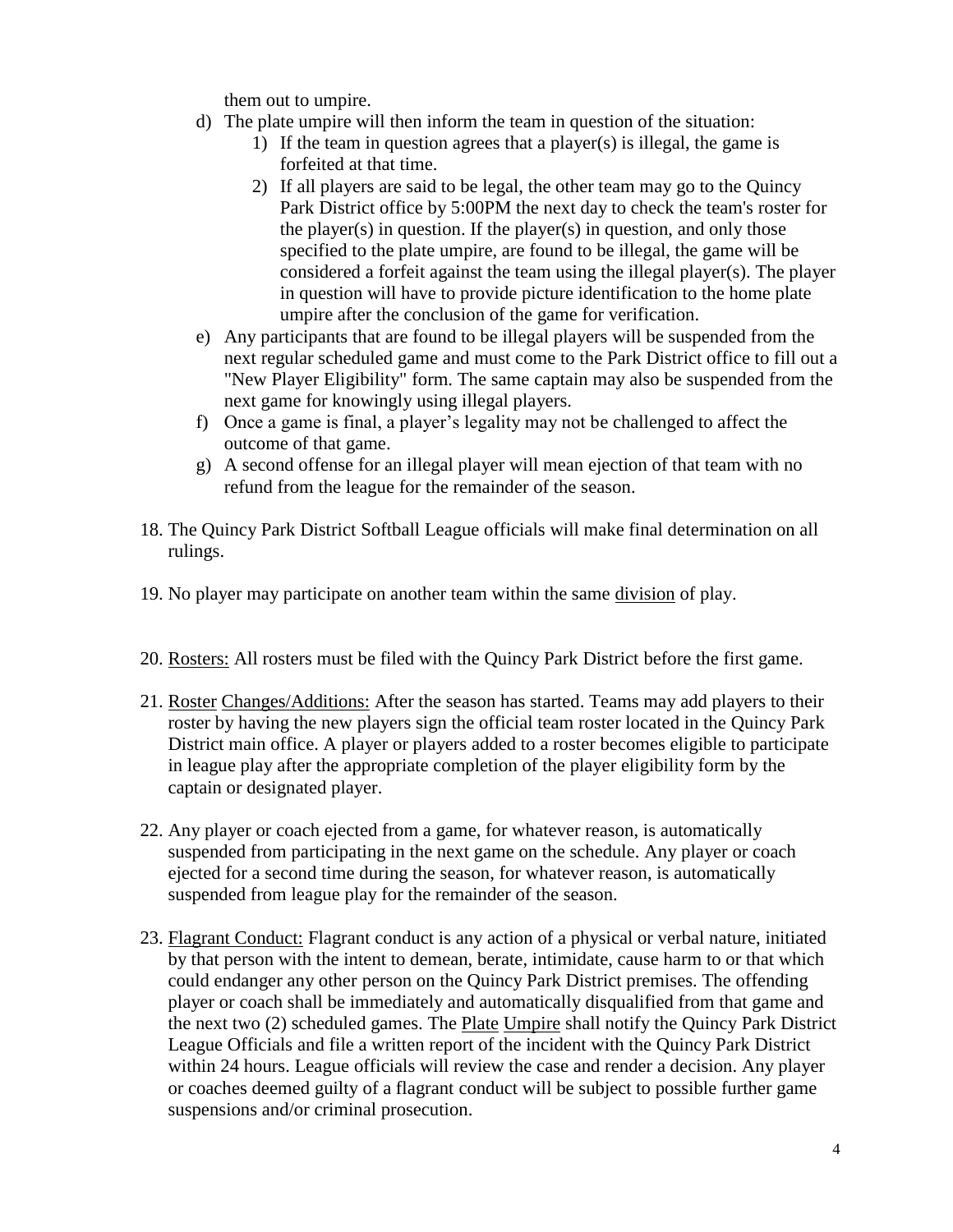- 24. The runner is out when a defensive player has the ball and the runner remains on his feet and deliberately (and/or with great force) crashes into the defensive player. The runner must make every effort to avoid contact and injury. If at any time, in the umpire's judgment, a runner initiates contact with a defender with intent to injure or knock the ball loose, the runner shall be called out. If the act is determined to be flagrant, the offender shall be ejected (example of flagrant action) form the game.
- 25. If a team forfeits two or more regularly scheduled games during the season, rain dates excluded, that team will forfeit its automatic entry into the league the next season.
- 26. Tie-Breaker Steps: If at the end of regular season play, two or more teams are tied for first, second or third place, the following tie-breaker procedures will determine the placement:
	- a) Won-lost record.
	- b) Head to head competition during the season.
	- c) Winning run difference.
	- d) If three or more teams are tied for first, second or third place, rules a-b-c, listed previously will be used among those tied teams to determine the places.
- 27. Once the League Supervisors schedule a game, the game cannot be changed.
- 28. "Brook" replaceable spike shoes are legal but must not have any metal showing through the cleat. (no metal cleats are allowed)
- 29. Matching uniforms are not required for league play, but are recommended.
- 30. Handkerchiefs may not be used as headbands or worn around the head or neck.
- 31. Exposed jewelry such as watches, bracelets, **EARRINGS**, neck chains, or any other item judged dangerous by the umpire, may not be worn during the game. Medical alert bracelets or necklaces are not considered jewelry, but if worn, they must be taped to the body. (NOTE: Players will be asked to remove jewelry and if they fail to do so, they will not be allowed to participate in the contest.
- 32. Individual players are responsible for their own accident insurance**.**
- 33. Men use a 12" softball.
- **34. NO CONSUMPTION OF ALCOHOLIC BEVERAGES will be allowed by a player, manager, captain, or other team representative while they are playing a game. Any violation of this rule may result in a forfeiture of the game.**
- 35. *Teams must pick up league awards at the end of the season.* After this date you risk losing possession of your league award.
- 36. ALTERED BATS: A bat is considered altered when the physical structure of a legal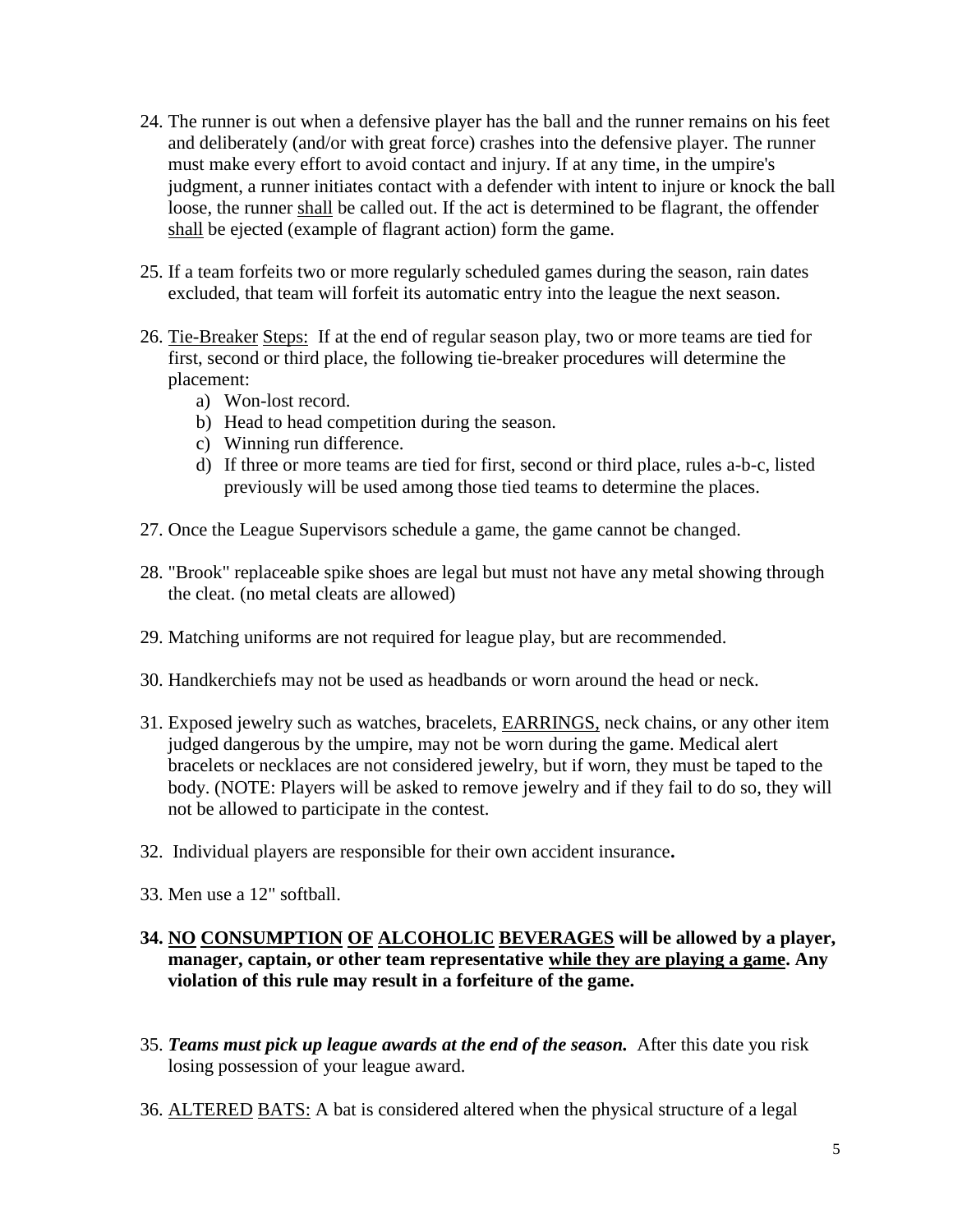softball bat has been changed or modified by anyone other than the manufacturer.

- a) Any altered bat used in league play will be confiscated and turned into the league office.
- b) When a batter enters the batter's box with or is discovered using an altered bat; the ball is dead, the batter is out, and the player is ejected from the game. Base runners may not advance.
- c) When the same altered bat is discovered in league play for a second time, the game will be called a forfeit.
- d) The player will have to come to the league office and talk to league officials to get the bat back.
- 37. Titanium Bats are illegal in all Quincy Park District leagues, solely for the purpose of the safety of all players regardless of their level of ability or division of play. For a current listing of bats that have been deemed illegal by the Amateur Softball Association, visit their website: <http://www.softball.org/>. A list of illegal bats is also included in this packet.
- 38. Only one new ball will be used a game. If the new ball is hit out of play it would be appreciated and helpful to retrieve the ball and get it back in play.
- 39. "Blood Rule" A player, coach or umpire who is bleeding or who has blood on his uniform shall be prohibited from participating further in the game until appropriate treatment can be administered. If medical care or treatment can be administered in a reasonable length of time, the individual will not have to leave the game. The length of time that is considered reasonable is left to the umpire's judgment. Uniform rule violations will not be enforced if a uniform change is required. The umpire shall:
	- a) Stop the game and allow treatment if the injured player would affect the continuation of the game.
	- b) Immediately call a coach, trainer or other authorized person to the injured player.
	- c) Apply the rules of the game regarding substitution short-handed player and reentry if necessary."

We would encourage players and coaches to have some type of first aid equipment, such as gauze and bandages, as well as some extra clothing on hand during games in case of injuries. These injuries apply to any open wound

40. For rain out information, DO NOT call the Quincy Park District office as you will be referred to call the RECREATION HOTLINE # 223-9625. Information will be posted for you to CALL AFTER 4:00 P.M

## **FIELD RESERVATION POLICY**

- $\triangleright$  Each team may schedule 4 hours a month for team practice.
- $\triangleright$  Fields must be reserved on the hour.